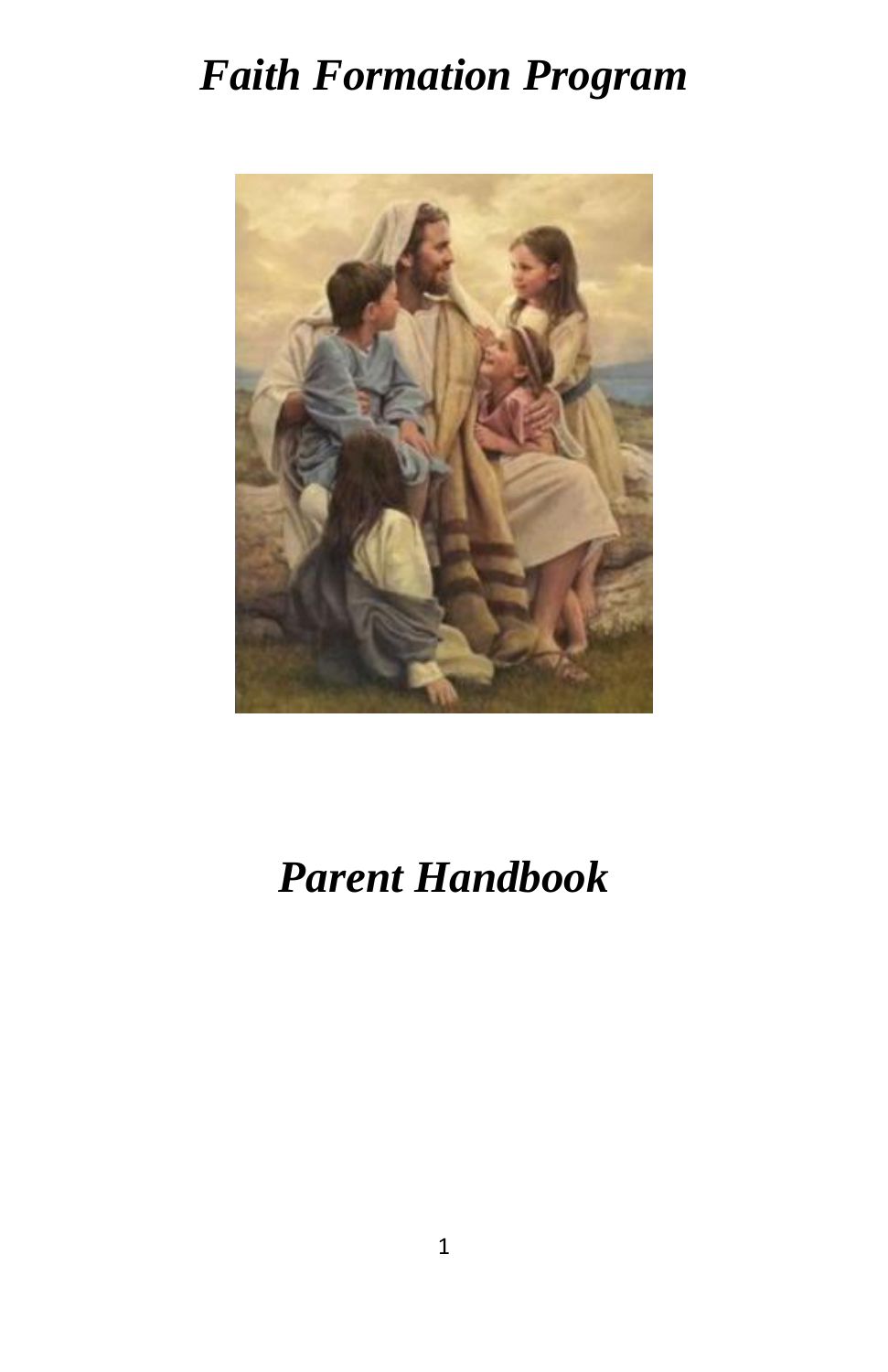#### **Our Lady of the Visitation Faith Formation Program For Elementary and Middle School**

The Faith Formation Program of Our Lady of the Visitation Parish Community is designed to be an eight year program of on-going Faith development for students in our community from first to eighth grade who attend the Paramus public schools. It is designed to be a co-operative program of family and parish community.

#### **Mission Statement**

This Ministry of Catechesis requires that we carefully instruct the students in our charge to be good stewards/ disciples by learning and understanding how to:

- Proclaim the Christian Message by knowing, loving and living the Life of Jesus as found in the Sacred Scriptures and the basic teachings of the Church.
- Build Community to know about and actively participate in the life of the community here at Our Lady of the Visitation as well as the worldwide Church.
- Worship and Pray to know, understand and participate in the worship life of the Family, Community and Parish, as well as building a strong personal prayer life.
- Serve and to help others to serve. To know and live out the care and concern shown by Our Lord and Savior Jesus Christ as reflected in the Gospels, the Corporal/Spiritual Works of Mercy, and the Church's apostolic mission.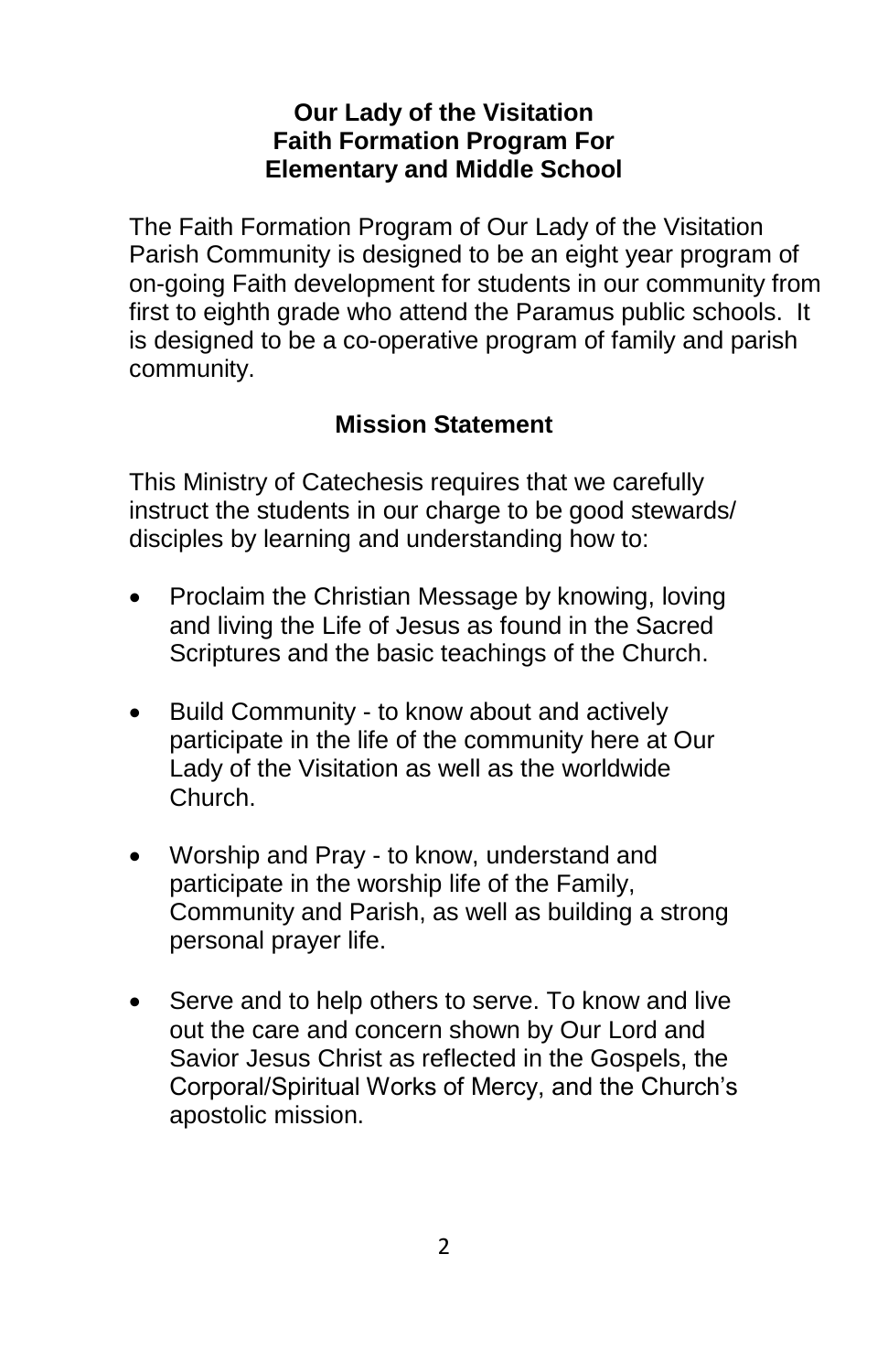Children are required to attend CCD for all of their elementary school grades. Children will be required to make up any year of missed CCD before being eligible for a sacramental grade.

If a student misses more than four classes in an academic year, he/she will only be eligible for promotion to the next grade after he/she is tested and meets grade level satisfaction. Special arrangements can be made for a child with prolonged illness.

**Sunday Class Time**: Grades 1-6, 9:00-10:15am

**Monday Class Time**: Grades 1-6, 3:45-5:00 pm

**Monday Evening Class Time: Grades** 7- 8

 $7:00 - 8:30$  pm

## **Spiritual Life**

It is expected that every child who is preparing for or has made his/her First Communion will attend Mass regularly. Mass is celebrated Saturday 5:00 pm, Sunday 8:30 am, 10:30 am, and 12:00 pm**.** 

#### **Attendance:**

It is important that parents call the Faith Formation Office (201-265-3812) when their child is going to be absent. When calling please give the child's first & last name, date of absence and the teacher's name.

#### **Sacramental Preparation:**

Children will not automatically become candidates for First Communion, First Reconciliation, or Confirmation simply because they are in the appropriate grade level. Only students who have had a history of continuous attendance and have acceptable knowledge of each grade level in CCD will be eligible.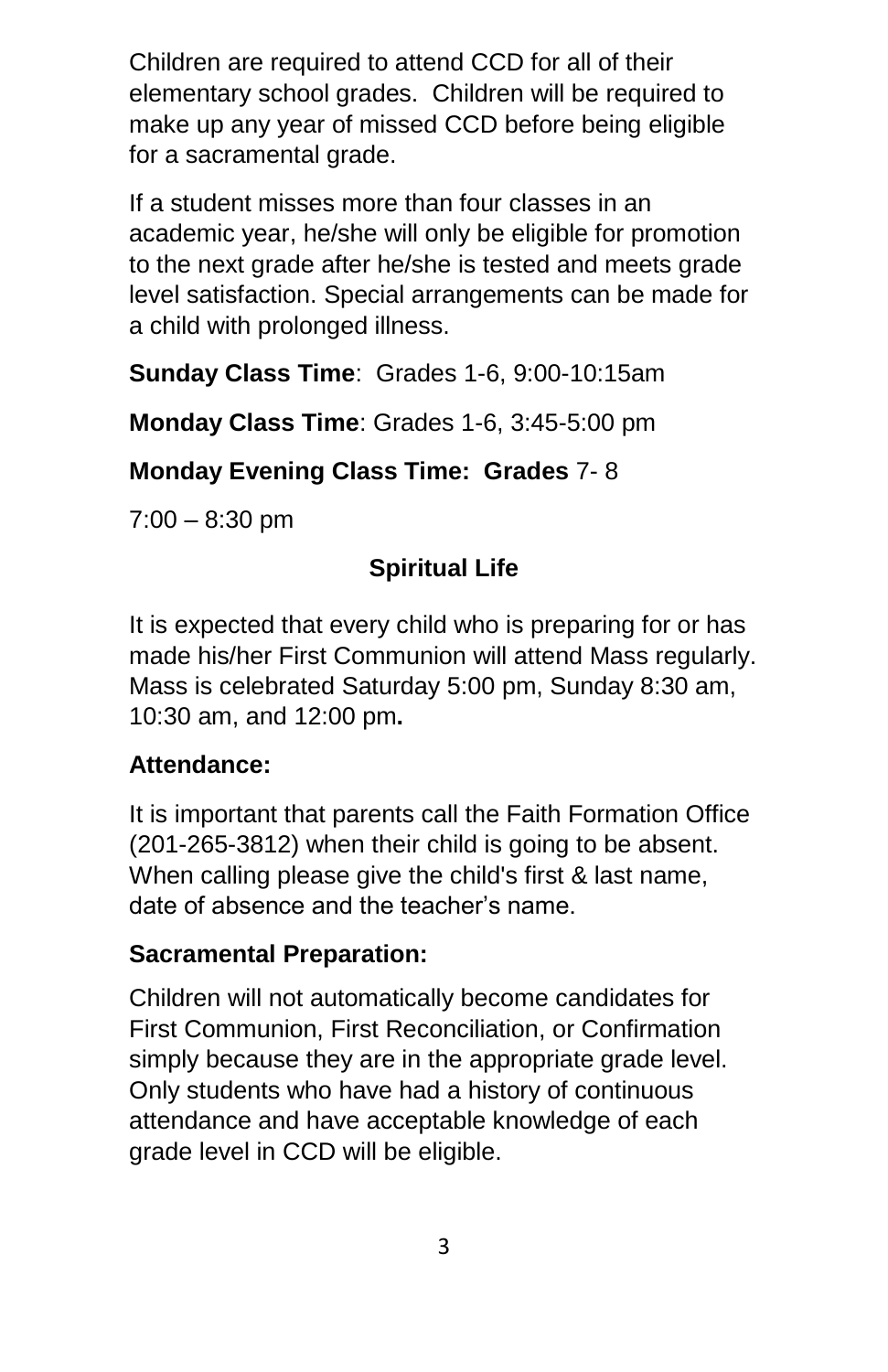## **Parent's Meetings:**

Parents of children in all grade levels are expected to participate in the "Family Orientation" at the opening of the school year. Please check the calendar for time and date.

#### **Homework:**

The aim of our CCD program is to assist you in your responsibility to help your children to know God and the kind of life He offers them. Please read each lesson. This will reassure your child that his/her faith development is important to you.

## **Testing:**

Periodic testing is given for grades 1-8.

Students must have a satisfactory knowledge of the material presented in their grade in order to be promoted to the next grade level.

#### **Progress Reports:**

Students' progress reports will be distributed twice per year, as indicated on the yearly calendar. Areas of evaluation include knowledge of material and conduct.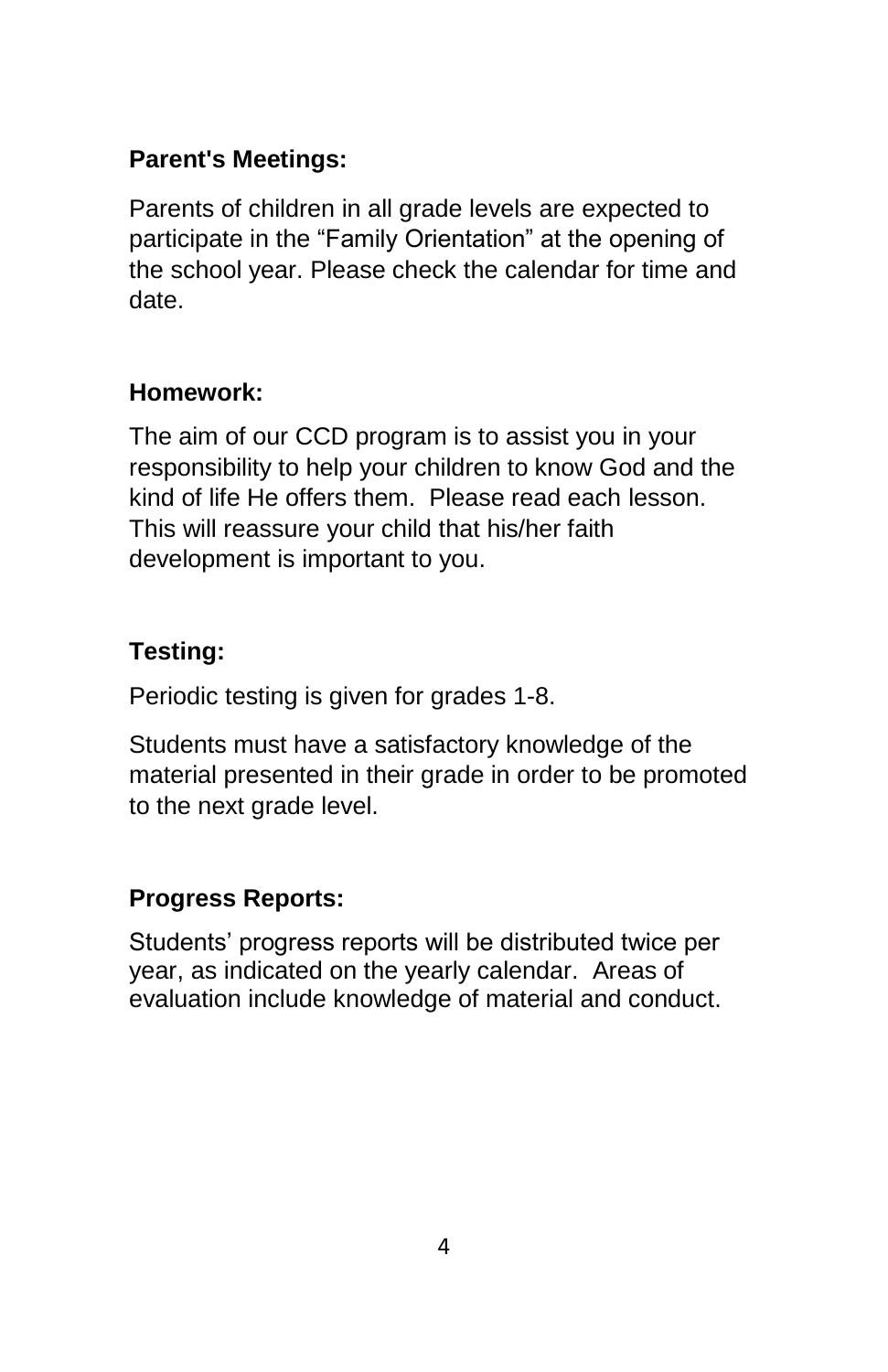# **Disruptive Behavior Will Not Be Tolerated**

## **Discipline Procedure for all Grades:**

First, the catechist will speak to your child and give a warning.

Second, the catechist will speak to the parent about unacceptable behavior.

Third, if unacceptable behavior continues, the child will be removed from class.

Finally, if the unacceptable behavior has not changed, parent will be asked to sit in class to curb behavior. Parent will need to take a "Protecting God's Children" (PGC) workshop before sitting in class

## **For 7th and 8th Grade Families:**

Zero Tolerance Policy must be signed by both parent and student in order for the student to enter grade 7 or 8.

#### **For 1 st – 6 th Grade Families:**

Memorandum of Understanding must be signed by the parent.

## **Bullying:**

Bullying behavior will not be tolerated. Any child caught bullying will be removed from the class. The child's return to class will depend on the Pastor, D.R.E and parent input.